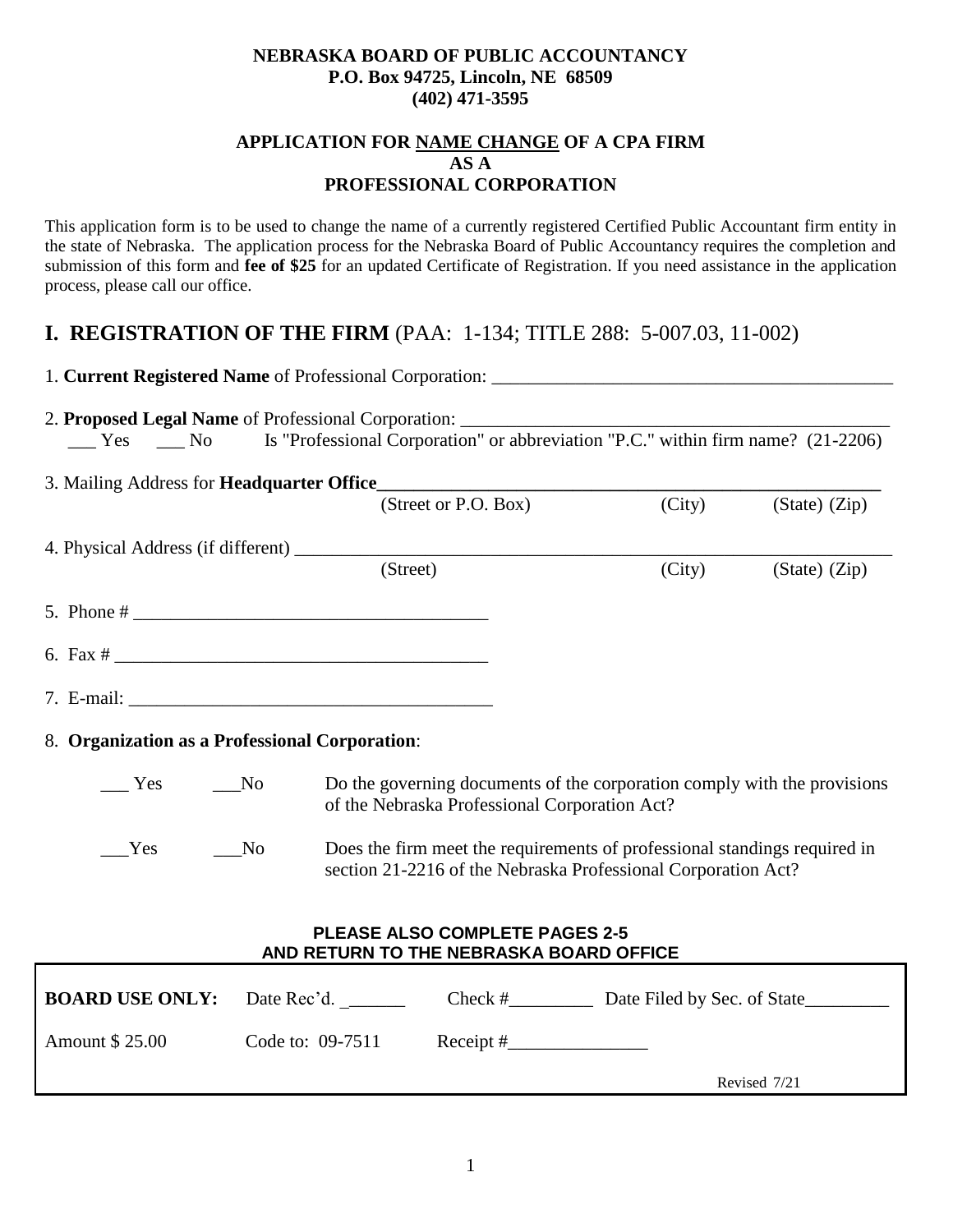## **CERTIFICATE OF REGISTRATION** (21-2216 TO 21-2218)

You will receive two copies of a Certificate of Registration; you must send one copy to the Nebraska Secretary of State with the appropriate fee. It expires twelve (12) months from date of issuance. **(\$25 fee for Certificate of Registration.)**

**List All Owners as of the date of this filing. Attach additional sheets if necessary.** 

| <b>SHAREHOLDERS</b><br><b>FULL LEGAL NAME</b> | <b>RESIDENCE ADDRESS</b><br>(Street, City, State, Zip) | <b>OFFICE</b><br><b>LOCATION</b> | <b>NE</b><br>CERT.# | <b>NE</b><br><b>PERMIT#</b> |
|-----------------------------------------------|--------------------------------------------------------|----------------------------------|---------------------|-----------------------------|
|                                               |                                                        |                                  |                     |                             |
|                                               |                                                        |                                  |                     |                             |
|                                               |                                                        |                                  |                     |                             |

| <b>DIRECTORS:</b>      |            |                   |
|------------------------|------------|-------------------|
| <b>FULL LEGAL NAME</b> | NE. CERT.# | <b>NE PERMIT#</b> |
|                        |            |                   |
|                        |            |                   |
|                        |            |                   |
|                        |            |                   |
|                        |            |                   |
|                        |            |                   |

| <b>OFFICERS:</b><br><b>FULL LEGAL NAME</b> | <b>TITLE</b> | NE CERT.# | <b>NE PERMIT#</b> |
|--------------------------------------------|--------------|-----------|-------------------|
|                                            |              |           |                   |
|                                            |              |           |                   |
|                                            |              |           |                   |

**9. How many full-time, permanent employees are in your firm?** 

**10. Is principal executive officer a shareholder and director who is a Nebraska licensed CPA (or PA)?** 

\_\_\_ Yes \_\_\_ No **Name:** \_\_\_\_\_\_\_\_\_\_\_\_\_\_\_\_\_\_\_\_\_\_\_\_\_\_\_\_\_\_\_\_\_\_\_\_\_\_\_\_\_

### **AFFIDAVIT**

This application for a Certificate of Registration **MUST** be signed by an officer of the business entity who is a Nebraska licensed CPA/PA. (11-005.01)

"I HEREBY CERTIFY that the above named professional corporation complies with the Nebraska Public Accountancy Act, Title 288, Revised and Substituted Rules of the Nebraska State Board of Public Accountancy, and the provisions of Sections 21-2201 to 21-2222 of the Revised Statutes, State of Nebraska. I also acknowledge that **Certificates of Registration expire 12 months from the date of issue, and I must apply annually for a new Certificate of Registration."**

Signature Date Date

\_\_\_\_\_\_\_\_\_\_\_\_\_\_\_\_\_\_\_\_\_\_\_\_\_\_\_\_\_\_\_\_\_\_\_\_\_\_\_\_\_\_\_\_\_\_\_\_\_\_\_\_\_\_\_\_\_\_\_\_\_\_\_\_\_\_\_\_\_\_\_\_\_\_\_\_\_\_\_\_\_\_\_\_\_\_\_\_\_\_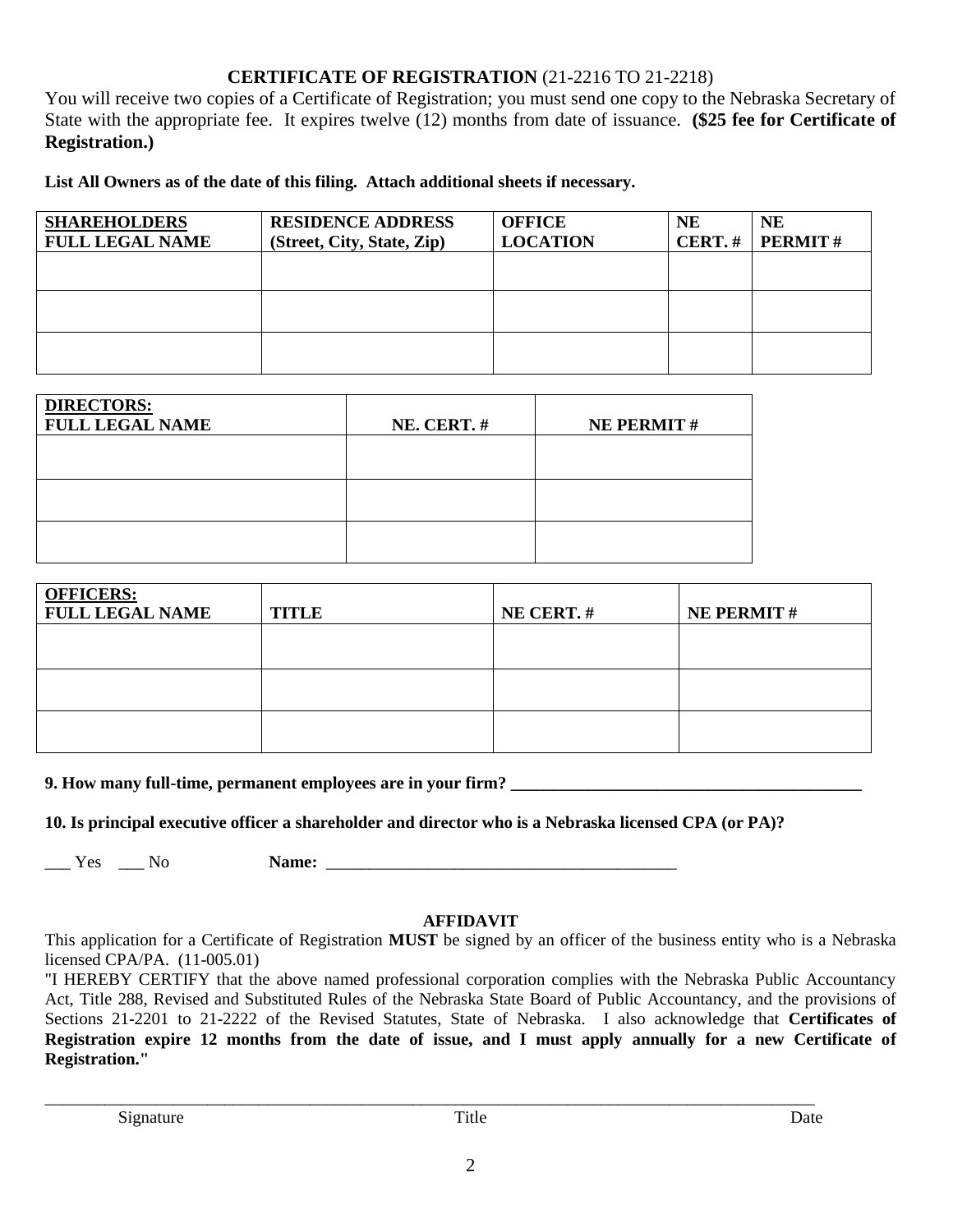## **OWNERSHIP OF FIRM:** (PAA: 1-162.01)

1. What is the total number of **LICENSED OWNERS** of the firm **BOTH** IN and OUTSIDE Nebraska? \_\_\_\_\_\_\_\_\_

What is the total number of **NON-LICENSED OWNERS**<sup>\*\*</sup> of the firm **BOTH** IN and OUTSIDE Nebraska? As of the last day of the month preceding this filing. (You must provide a **number**.) **\*\*If the firm has any owners who are NOT certified public accountants or public accountants, you must answer the following questions a-i pursuant to Section 1-162.01 of the Public Accountancy Act.** Please refer to the Act for the definition of a "non-licensed owner."

**If the firm's owners are 100% licensed CPAs or PAs, then skip to "Firm Name" on page 4.**

**Firms with non-licensed owners:** (As of the last day of the month preceding this filing)

- a. Of the **total number of owners** of the firm, what **percentage** constitute **non-licensed** owners? \_\_\_\_\_\_\_\_\_\_\_\_\_% (Must be a precise percentage; do not use < or > or approximate.) *Rules Chapter 11 004.02*
- b. Does every non-licensed owner **actively participate** in the business?

**No**; **Attach page with specific details.** Yes

**"Actively participate"** is defined as the providing of personal services in the business entity licensed in Nebraska to practice public accounting, in the nature of management, performance of services for clients, or similar activities. Non-natural persons and individuals whose primary source of income from the business entity is provided as a result of passive investment will not be considered as actively participating in the business entity. *Rules Chapter 11 004.03*

c. Of the firm's **equity capital**, **what percentage** is held or has been received by the total number of non-licensed owners?  $\frac{9}{6}$ 

Of the firm's **voting rights**, **what percentage** is held or has been received by the total number of non-licensed owners?  $\frac{9}{6}$ 

Of the firm's **profits or losses**, **what percentage** is held or has been received by the total number of non-licensed owners? \_\_\_\_\_\_\_\_%

d. Does any non-licensed owner hold himself/herself out as a CPA, PA, owner, partner, shareholder, limited liability company member, director, officer, or other official in any manner with the exception of the term "principal" as defined by the Public Accountancy Act?

 $\Box$  No  $\Box$  Yes; List name and title

e. Does any non-licensed owner have ultimate responsibility for the performance of any audit, review, or compilation of financial statements or other forms of attestation related to financial information?

f. Has any non-licensed owner been named in a lawsuit or convicted of any felony under the laws of any state, of the United States, or of any other jurisdiction?

 $\Box$  No  $\Box$  Yes; Attach information with specific details.

g. Has any non-licensed owner been named in a lawsuit or convicted of any crime, an element of which is dishonesty or fraud, under the laws of any state, of the United States, or of any other jurisdiction?

 $\Box$  No  $\Box$  Yes; Attach information with specific details.

h. Has any non-licensed owner had his/her professional or vocational license(s), if any, suspended or revoked by a licensing agency of any state of the United States or of any other jurisdiction or otherwise been the subject of other final disciplinary action by any such agency?

 $\Box$  No  $\Box$  Yes; Attach information with specific details.

 $\Box$  No  $\Box$  Yes; List name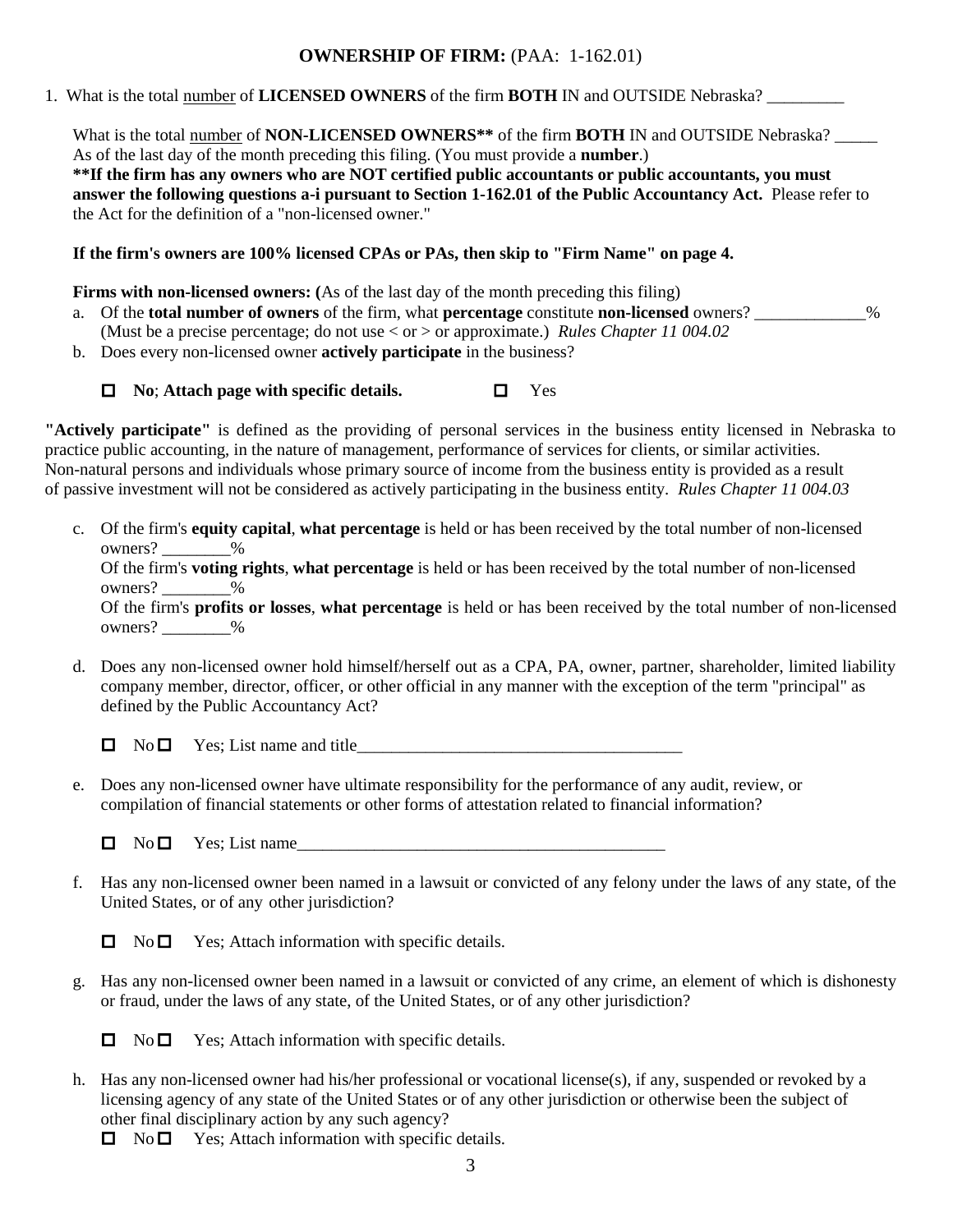i. Is any non-licensed owner in violation of any rule or regulation regarding the character or conduct promulgated by the board relating to owners who are not certified public accountants or public accountants?

 $\Box$  No  $\Box$  Yes; Attach information with specific details.

**------------------------------------------------------------------------------------------------------------------------------------------------**

**FIRM NAME** (1-161; 21-2206; Title 288: 5-007.03; 11-002)

## **Is the firm name appropriate under Law and Rules?** Yes No

- "Company" cannot be used with a professional corporation only with partnerships and LLC's (see Law).
- "Associates" must include at least two licensed, permanent employees (9/9/2016).
- Other terms/phrases, etc. may need to be reviewed by the Board (under Agency Declaratory Order).

## **II. REGISTRATION OF FIRM'S OFFICE(S) & WORK SPACE(S)** (1-135; 288-10)

According to Section 1-135 of the Public Accountancy Act of 1957, Revised, **each office established or maintained for the practice of public accounting in this state** by a professional corporation, SHALL BE REGISTERED ANNUALLY WITH THE BOARD. After the initial registration of the firm's office(s), the registration will be renewed by June 30 of each year.

Each office shall be under the supervision of a manager who holds a Nebraska active permit ("office manager"**\***). Such manager may serve in such capacity at one office only. Such manager shall be directly responsible for the supervision and management of the office and may be subject to disciplinary action for the actions of the person or firm or any persons employed by that office of the person or firm which relate to the practice of public accountancy.

Notification shall be given to the Board within thirty days of any change in manager of any office, and after the admission or withdrawal of a partner from any partnership or a member from any limited liability company so registered. Notification shall also be given the Board when any firm changes its name, opens a new office or closes an office.

### **FIRMS WITHOUT A NEBRASKA OFFICE:**

**If your firm does NOT have a Nebraska office, please record the office location(s) where business for Nebraska clients is conducted, reports for Nebraska clients are issued, etc.** 

### **OFFICE LOCATIONS:**

Please list each **office** location of the firm below. Photocopy this page for more than five office locations and attach it to this application. Do **not** use Post Office addresses for the physical address. Include City, State & Zip for both addresses.

| Mailing Address & E-mail<br><b>Address</b> | <b>Physical Address</b> | <b>Fax Number</b> | <b>Phone Number</b> | <b>Office Manager</b> * (CPA with Permit) |
|--------------------------------------------|-------------------------|-------------------|---------------------|-------------------------------------------|
| 1 <sup>st</sup><br>(\$25)                  |                         |                   |                     |                                           |
| 2 <sup>nd</sup><br>(\$25)                  |                         |                   |                     |                                           |
| 3 <sup>rd</sup><br>(\$25)                  |                         |                   |                     |                                           |
| 4 <sup>th</sup><br>(\$25)                  |                         |                   |                     |                                           |
| 5 <sup>th</sup><br>(\$25)                  |                         |                   |                     |                                           |